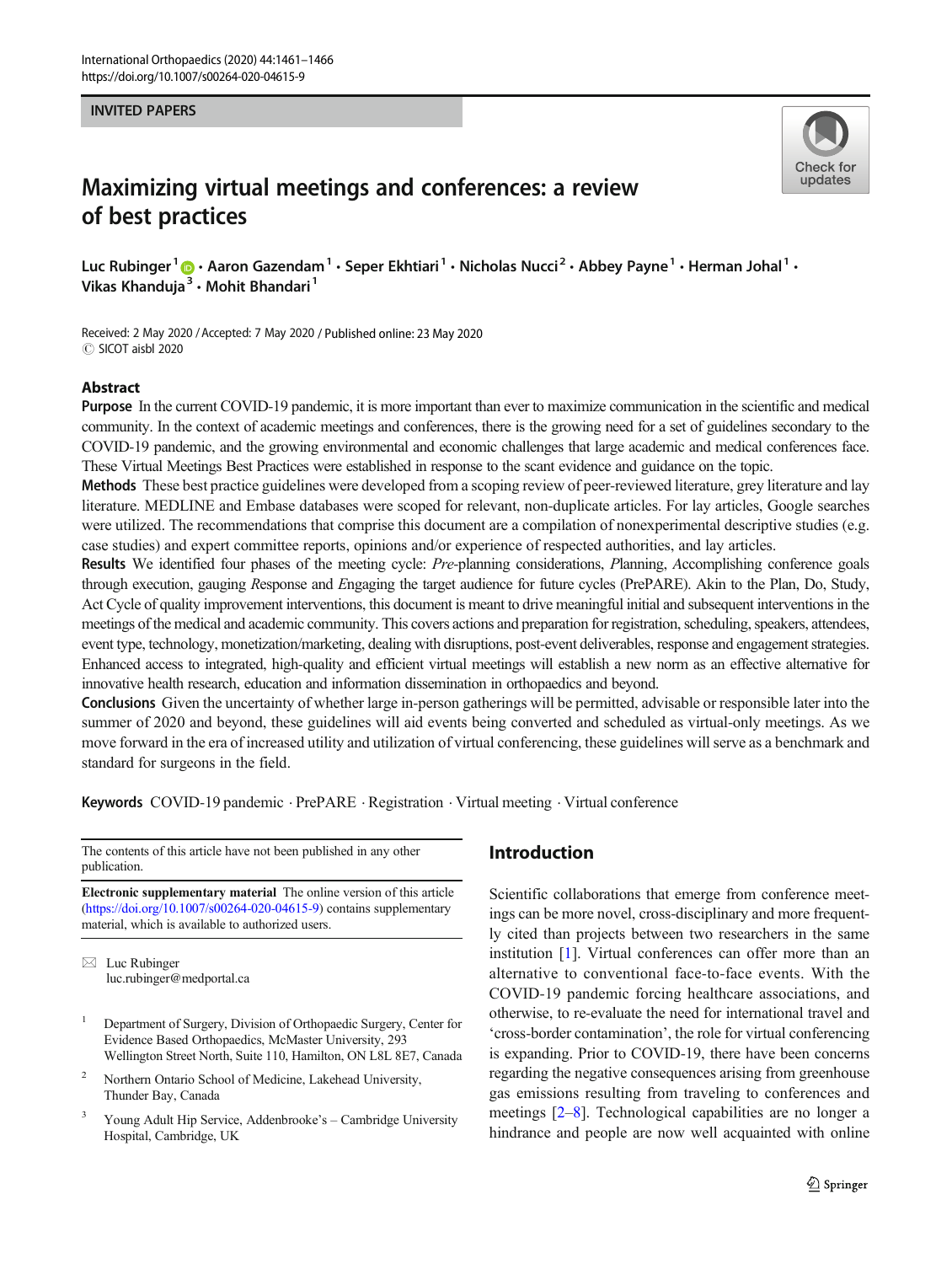environments. Saving time, money and resources are other benefits that come with online conferencing. In fact, these economic benefits can be shared by many of the different stakeholders involved. In addition, due to their inclusive character, virtual meetings can attract international participants for local events. Virtual meetings allow universities and healthcare associations to increase their outreach and international collaborations and position their research on an international stage.

The impetus for the Best Practice Guidelines for Virtual Meetings stemmed from the ongoing COVID-19 pandemic. As many meetings and conferences shift to online platforms in a short period of time, and the future of in-person conferences remains uncertain, this document is timely and needed. It connects the perspectives of a multitude of stakeholders and partners to work towards a coordinated and integrated approach to planning, executing and evaluating virtual meetings across medical and academic institutions. Enhanced access to integrated, high-quality and efficient virtual meetings will establish a new norm as an effective alternative for innovative health research, education and information dissemination in orthopaedics and beyond.

These best practices were established in response to the scant evidence and guidance on the topic. In the context of academic meetings and conferences, there is the growing need for a set of guidelines secondary to the COVID-19 pandemic. In addition, growing environmental and economic challenges that large academic and medical conferences face further justify these guidelines. While moving forward in the era of growing utility and utilization of virtual conferencing, these guidelines will serve as a benchmark and standard for surgeons in the field.

# **Methods**

#### Scope, purpose and target audience

These best practice recommendations for virtual meetings for surgeons are the result of an extensive review of the literature, grey literature, private and public sector documents, expert consultation and stakeholder surveys. The document provides a synthesis of best practices across the continuum of meeting types. It will serve as a framework for medical and academic communities as they adapt, develop and implement remote and virtual conferencing strategies.

#### Identification of key topics and core reference guidelines

Initially, the scope and content of the project were defined by evaluating existing literature on virtual healthcare and academic meetings and conferences [[9,](#page-5-0)

[10](#page-5-0)]. This scoping review allowed conceptualization of the methods and sections of these best practices below.

Criteria were established to guide the selection of best practice recommendations for the virtual meeting guidelines. It was determined that, to be considered for inclusion, recommendations had to meet the following criteria:

- & Be supported by the literature available and/or be considered essential to delivering best practice
- & Be integral to driving important change to current healthcare conferencing practices
- & Reflect the full continuum of virtual meetings moving forward

#### Synthesis of best practice recommendations

These best practice guidelines were developed from a scoping review of peer-reviewed literature, grey literature and lay literature. Given the recent systematic review on the topic by Spilker et al. from the education realm of peer-reviewed research, we heavily utilized the referenced documents therein [[11](#page-5-0)]. The systematic review did not review MEDLINE or Embase databases; therefore, these two databases were scoped for relevant, non-duplicate articles. Additional articles reviewed are referenced here [\[12](#page-5-0)–[26\]](#page-5-0). For lay articles, Google was searched on April 11, 2020. Boolean operators were used, and three separate searches were carried out which are listed below. Results were reviewed for the first 5 pages of each search strategy, with search settings displaying 10 results per page with the location set as Canada. Advertisements and reviews of conferencing technologies were excluded from the results of the search. No click-throughs were undertaken; thus, only the first web page encountered was indexed. Articles were indexed for themes that contributed to the development and verbalisation of the recommendations herein.

# Key findings

The recommendations that comprise this document are a compilation of nonexperimental descriptive studies (e.g. case studies) and expert committee reports, opinions and/or experience of respected authorities and lay articles. We identified four phases of the meeting cycle: Pre-planning considerations, Planning, Accomplishing conference goals through execution, gauging Response and Engaging the target audience for future cycles (PrePARE; Fig. [1](#page-2-0)). Akin to the Plan, Do, Study, Act Cycle of quality improvement interventions, this document is meant to drive meaningful initial and subsequent interventions in the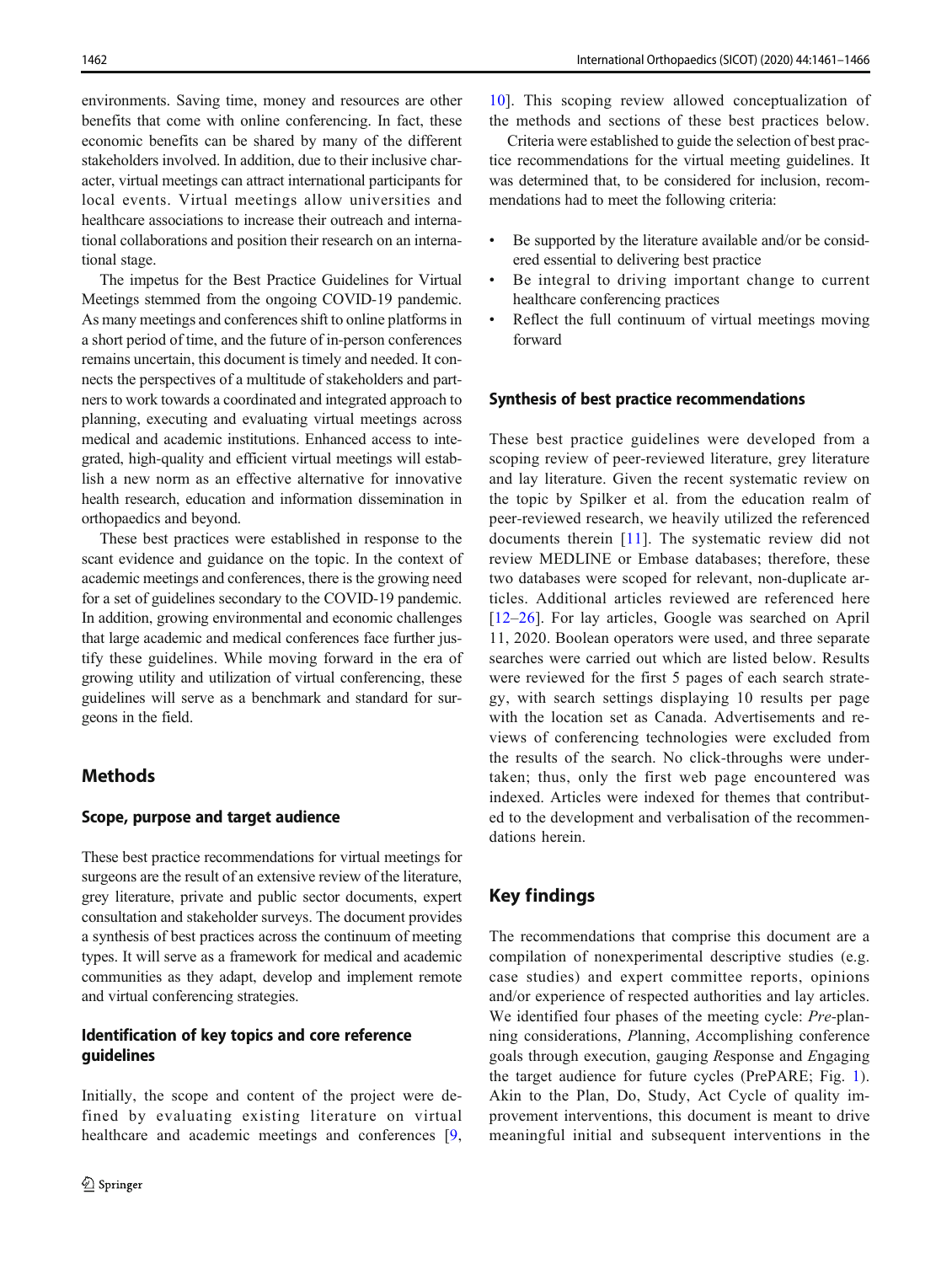<span id="page-2-0"></span>

Fig. 1 The four phases of the conference/meeting cycling

meetings of the medical and academic community. A checklist for planning virtual conferences can be found in Appendix 1.

# Pre-planning considerations

The pre-planning phase of a virtual meeting is arguably the most important and deliberate phase of the meeting cycle. This phase represents the initial foundation that is laid out for the virtual meeting that is to be planned and executed. This foundation consists of defining the audience, which is likely similar to previous face-to-face meetings held by medical or academic associations.

## Pre-planning recommendations:

- Define the organizing committee early, with multiple stakeholder groups represented.
- Define target audience based on objective measures, especially based on various association memberships.
- & Assign a committee member as an Accessibility Chair to establish and oversee best practices of accessibility at the given virtual meeting for the given target audience. Auditory, visual, economic and technological accessibility should all be considered.
- The early definition of the type of meeting is integral to its success, with focus on achieving translation of desired knowledge and engaging the target audience. Meeting types include conventional, full virtual, hybrid and asynchronous (Table [1\)](#page-3-0).
- An asynchronous meeting structure is a fallback option for meetings without the social resources, capital or time to transition to a virtual layout.

# Planning

The planning phase of a virtual meeting is the most cumbersome of the meeting cycle. This phase represents both large and small decisions about the format of the virtual meeting that is to be executed. This planning consists of formulating a comprehensive registration and scheduling process, deciding the types of virtual sessions that will be held within the conference, the technological requirements of the event, and how the event will be funded, monetized and marketed.

## Registration recommendations

- Virtual meetings should have individualized robust registration processes for each participant to ensure targeted content, thorough technological planning and proper funding and monetization of the event.
- Participant hardware registration should be considered to provide cybersecurity.

## Scheduling recommendations

- When converting a meeting to virtual format, the duration and density should remain consistent, while being informed by the defined target audience and registration data.
- The duration of a conference would be defined as the number of days or weeks that the conference organizers would choose to continue to release novel media, whether it be pre-recorded or live. The density of the meeting refers to the concentration of the release of the media within the duration of the meeting.
- Time zone planning of live plenary sessions of the meeting should be based on registration data to maximize viewership and engagement.
- & Mindful scheduling of breaks around mealtimes in various largely populated times zones is key to maintaining engagement.
- Web-based, modifiable and frequently updated meeting scheduling should always be used.

## Speaker recommendations

- Use financial capital to attract the best speakers for each event, as the cost will be at a discount relative to an inperson speech.
- & A robust and comprehensive speaker support document is recommended to aid in adaptation of speakers' talks into high yield virtually deliverable presentations.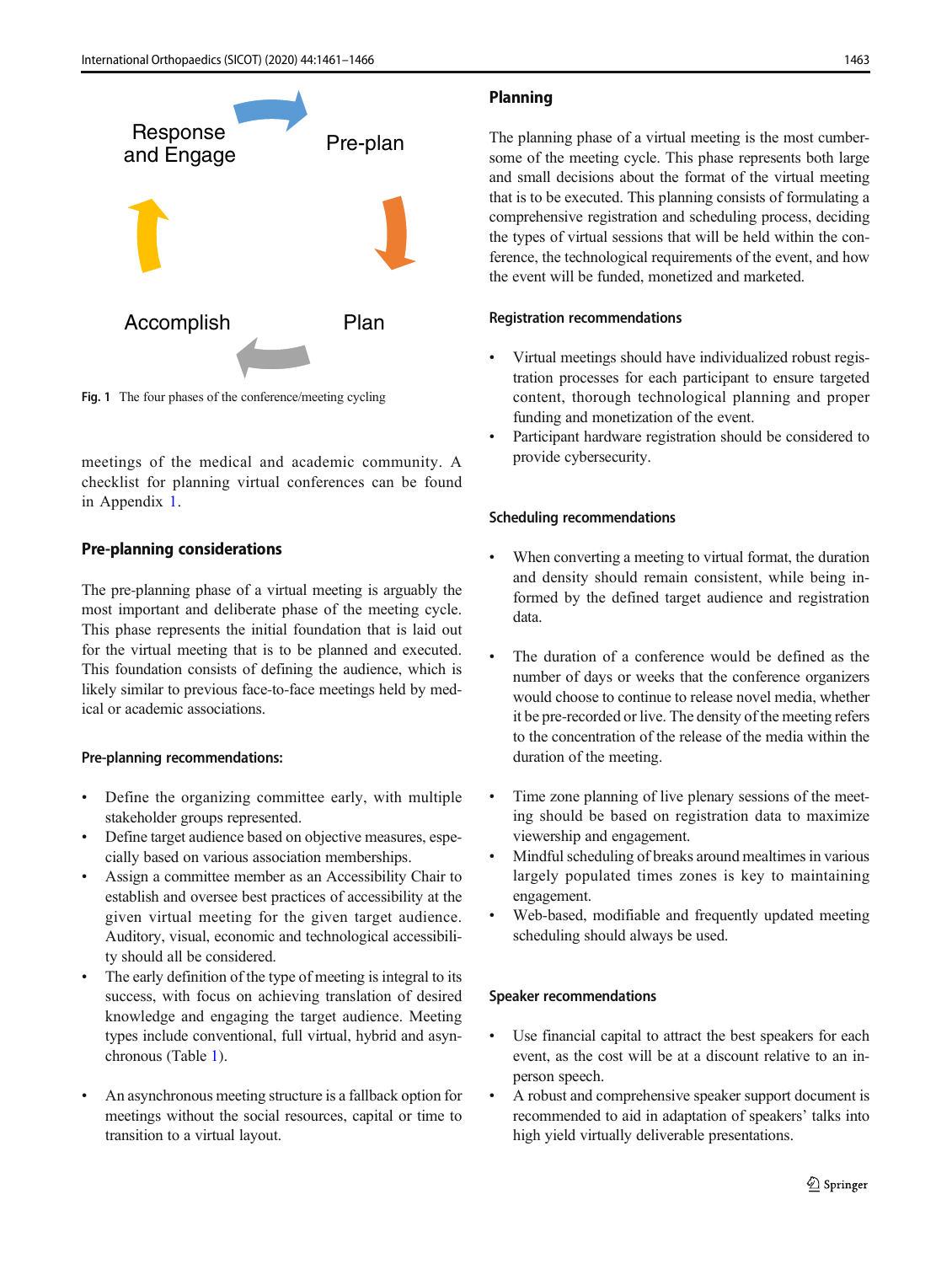| iuvic i<br>Deminions of the various incentig types |                                                                                                                                                                                                                                                                       |  |  |
|----------------------------------------------------|-----------------------------------------------------------------------------------------------------------------------------------------------------------------------------------------------------------------------------------------------------------------------|--|--|
| Meeting type                                       | <b>Definition</b>                                                                                                                                                                                                                                                     |  |  |
| Conventional meetings                              | A conventional face-to-face conference with additional remote presentations and live broadcasting is currently status<br>quo for most modern medical and academic conferences.                                                                                        |  |  |
| Full virtual meeting                               | A full virtual meeting is one that is meticulously curated by event organizers and is viewed, and participated in, by<br>attendees remotely with no brick-and-mortar or conventionally planned events.                                                                |  |  |
| Hybrid meeting                                     | This model operates as many small conventional sub-conferences locally, and true virtual conferencing from a home or<br>office setting, with all participants viewing and interacting with the same virtual content.                                                  |  |  |
| Asynchronous meeting                               | Focus only on asynchronous published papers and pre-recorded videos and provide interaction through asynchronous<br>question and answer segments. This model eliminates an essential element of a conference: the real-time social<br>interaction among participants. |  |  |

Focus on speaker and panelist preparedness, from a delivery and technological perspective.

<span id="page-3-0"></span> $Table 1$  Definitions of the various meeting types

- Ensure speakers have access to high-quality hardware, software and Internet connectivity.
- Organizer should prepare a standardized slideshow template for speakers. This will allow branding with a consistent and professional appeal.
- & A sample speaker preparation document is provided in Appendix 2.

#### Attendee recommendations

- Explicit hardware, software and connectivity recommendations for attendees should be delineated early in the planning and registration process.
- & A concise attendee deliverable is recommended to set expectations and norms of virtual participation.
- & A sample attendee recommendations document is provided in Appendix 3.

## Event type recommendations

- Given documented engagement issues within virtual conferencing circumstances, it is recommended that virtual meetings bias towards small group sessions of no more than 30 people.
- Mix of live and recorded content can be utilized to allow for scheduling and decreased facilitator and organizer burden.
- & Allocate time and resources for both random and intended virtual social networking events throughout the conference to maintain participant satisfaction. As well, programme for dedicated mentorship sessions.
- The past experience of meeting organizers should inform the choice of events included in their meetings; Table [2](#page-4-0) shows recommended session types and their considerations.

## Technology recommendations

- Synchronous video conferencing is most effective if augmented by other forms of virtual collaboration, such as data and document sharing or real-time chat functions.
- Refer to Appendix 4 for a concise list of available technologies for virtual meetings and their respective 'pros' and 'cons' with regard to meeting size, cost and meeting logistics.
- Test technology and connectivity of speakers, moderators and facilitators in a 'dry-run' setting multiple times in advance.
- Technological support programme must be robust and scaled based on number of participants. This includes support documents that a readily available, and live assistance.
- & Audio-visual production budgeting should be spent first on events with the highest participant visibility.

## Monetization and marketing recommendations

- Monetization of a virtual meeting should be a deliberate and methodical process by meeting organizers informed by previous experience with target audience. Early registration incentives are also recommended.
- Industry sponsorship, participation and 'in-meeting' advertisements should fall in line with pre-set organizational guidelines and follow precedent when applicable.
- & Frequent marketing, through multiple avenues, targeted at the previously defined audience is imperative.
- Make it accessible and easy for speaker and participants to 'market' their participation in the meeting.

# Accomplish

Accomplishing meeting goals through execution and delivery of the virtual meeting is the stage of the meeting cycle where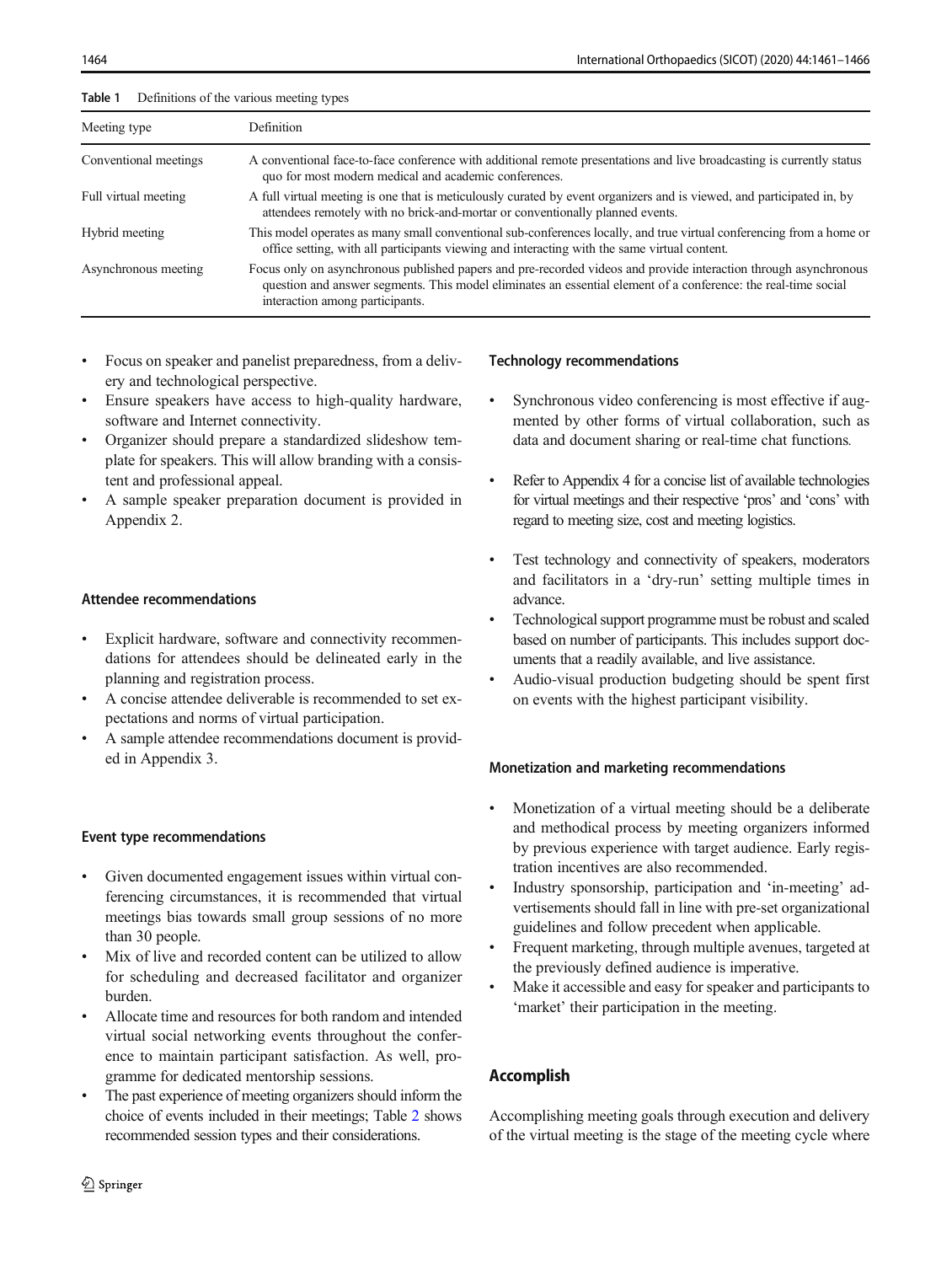<span id="page-4-0"></span>

| Table 2 | Types of meeting events and their respective considerations |  |  |  |
|---------|-------------------------------------------------------------|--|--|--|
|---------|-------------------------------------------------------------|--|--|--|

| Session type                   | Consideration                                                                                                                                                                                                                                                                                |  |
|--------------------------------|----------------------------------------------------------------------------------------------------------------------------------------------------------------------------------------------------------------------------------------------------------------------------------------------|--|
| Plenary sessions               | Broadcast video communication channel that reaches a large audience is utilized<br>Supplemental concurrent or post hoc platforms to support topical discussion among participants                                                                                                            |  |
| Paper/breakout sessions        | Run in parallel and can be grouped based on topic or theme<br>Can be run as pre-recorded lectures with discussions after with the keynote speaker, or as synchronous live events<br>that are hosted and moderated                                                                            |  |
| Workshops/small group sessions | Intended to target and facilitate even smaller and more intense group discussions that typically involve a presenter<br>interacting with just a handful of participants<br>Have explicit norms that facilitators and attendees follow, as well they should be limited in size.               |  |
| Poster and demo sessions       | Can be offered in a synchronous, asynchronous or blended fashion                                                                                                                                                                                                                             |  |
| Social events                  | Arguably the most integral parts of providing a high-fidelity virtual conference<br>Participants value social networks developed from conferences in the academic and medical fields<br>The importance of providing and fostering social networking in the literature cannot be understated. |  |

the planning comes to fruition. The planning stage will lay the groundwork for the execution, but there are a great number of considerations about how the sessions should be executed, and these are covered in this section of the best practice document.

Event recommendations:

- Designate a host and moderator for every session planned to provide consistency and timing for meeting sessions.
- & Organizers of the conference are generally responsible for 'hosting' the plenary and large group sessions. Hosting means initiating and then managing the live, synchronous sessions.
- Unlike hosts, moderators do not have technological responsibilities during the session. These participants of the live sessions, like in live conferences, are responsible for driving the live session along a planned theme and discussion.
- & A sample moderator preparation document is provided in Appendix 5.
- It is vital to fostering engagement in small group sessions through means such as encouraging video by attendees to increase interactions; allowing for introductions and small talk at the beginning of the session; setting agenda and display an agenda; utilizing technology to build in polls, surveys, virtual whiteboards and trivia showing results in real time; and working humour into the content of the session.

#### Disruption preparedness recommendations

Pre-recorded substitution sessions should be scheduled for each large group event as a backup.

- Moderators and hosts must have clear guidelines on how to deal with in event disruptions.
- & To limit disruption and hacking of small group events, green rooms, random access codes and administrator monitoring of attendees should be used.

#### Post-event deliverables

- & Speakers and content creators at the meeting should be given the option to provide conference-goers with takeaway materials.
- Obtain consent from content creators prior to recording and making those recordings available after the meeting.
- & A deliberate predetermined strategy should be used to guide access to post-conference materials.

#### Response and engage

The response and engagement phase of the conference cycle is important in ensuring the continued growth, development and continuous improvement of the virtual conference for the next cycle.

#### Response recommendations

- Consent from participants and explicit signals should be provided when data is being gathered.
- Data gathering during the meeting should be as broad and thorough as possible.
- Post-session and post-meeting evaluations by all participants should be concise and not over-burdensome.